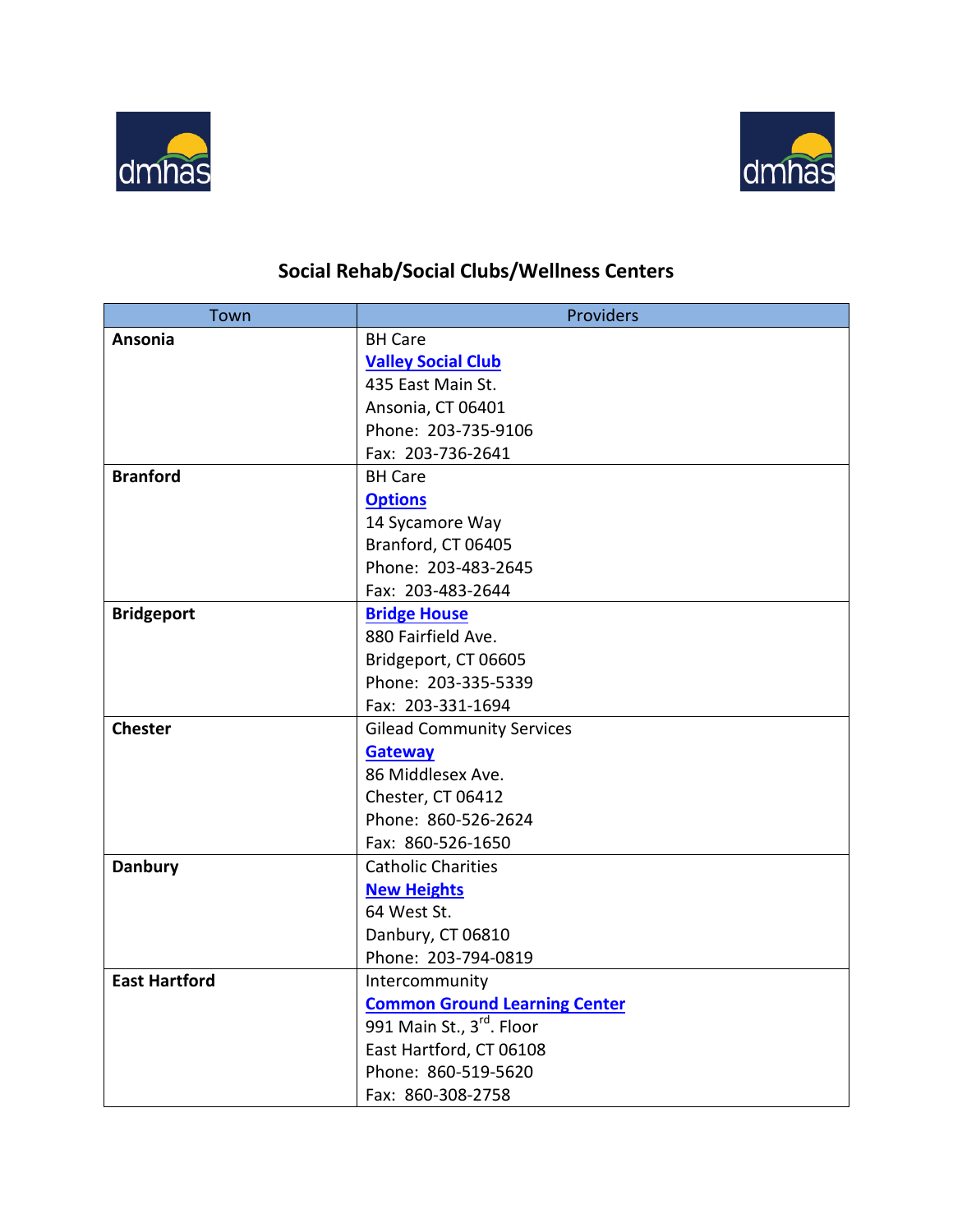| <b>Town</b>       | <b>Providers</b>                       |
|-------------------|----------------------------------------|
| <b>Enfield</b>    | Community Health Resources (CHR), Inc. |
|                   | <b>Secondwind Clubhouse</b>            |
|                   | 1077 Enfield St.                       |
|                   | Enfield, CT 06082                      |
|                   | Phone: 253-5031                        |
|                   | Fax: 860-741-4031                      |
| <b>Greenwich</b>  | Pathways, Inc.                         |
|                   | 175 Millbank Ave.                      |
|                   | Greenwich, CT 06830                    |
|                   | Phone: 203-869-5656                    |
|                   | Fax: 203-869-4059                      |
| <b>Hartford</b>   | <b>Chrysalis Center, Inc.</b>          |
|                   | 255 Homestead Ave.                     |
|                   | Hartford, CT 06112                     |
|                   | Phone: 860-263-4400                    |
|                   | Fax: 860-761-3103                      |
| <b>Manchester</b> | Community Health Resources (CHR), Inc. |
|                   | <b>We Can Clubhouse</b>                |
|                   | 165 Middle Turnpike, West              |
|                   | Manchester, CT                         |
|                   | Phone: 860-646-5995                    |
|                   | Fax: 860-646-4028                      |
| <b>Meriden</b>    | Rushford                               |
|                   | <b>Friendship Club</b>                 |
|                   | 883 Paddock Ave.                       |
|                   | Meriden, CT 06450                      |
|                   | Phone: 203-238-6821                    |
|                   | Fax: 203-634-1799                      |
| <b>Middletown</b> | <b>Gilead Community Services</b>       |
|                   | <b>Gilead Social Club</b>              |
|                   | 31 DeJohn Drive                        |
|                   | Middletown, CT 06457                   |
|                   | Phone: 860-343-5310                    |
|                   |                                        |
|                   |                                        |
|                   | <b>River Valley Services</b>           |
|                   | <b>Wellness &amp; Recovery Center</b>  |
|                   | <b>Dutton Home</b>                     |
|                   | 41 Holmes Ave.                         |
|                   | Middletown, CT 06457                   |
|                   | Phone: 860-262-5253                    |
|                   |                                        |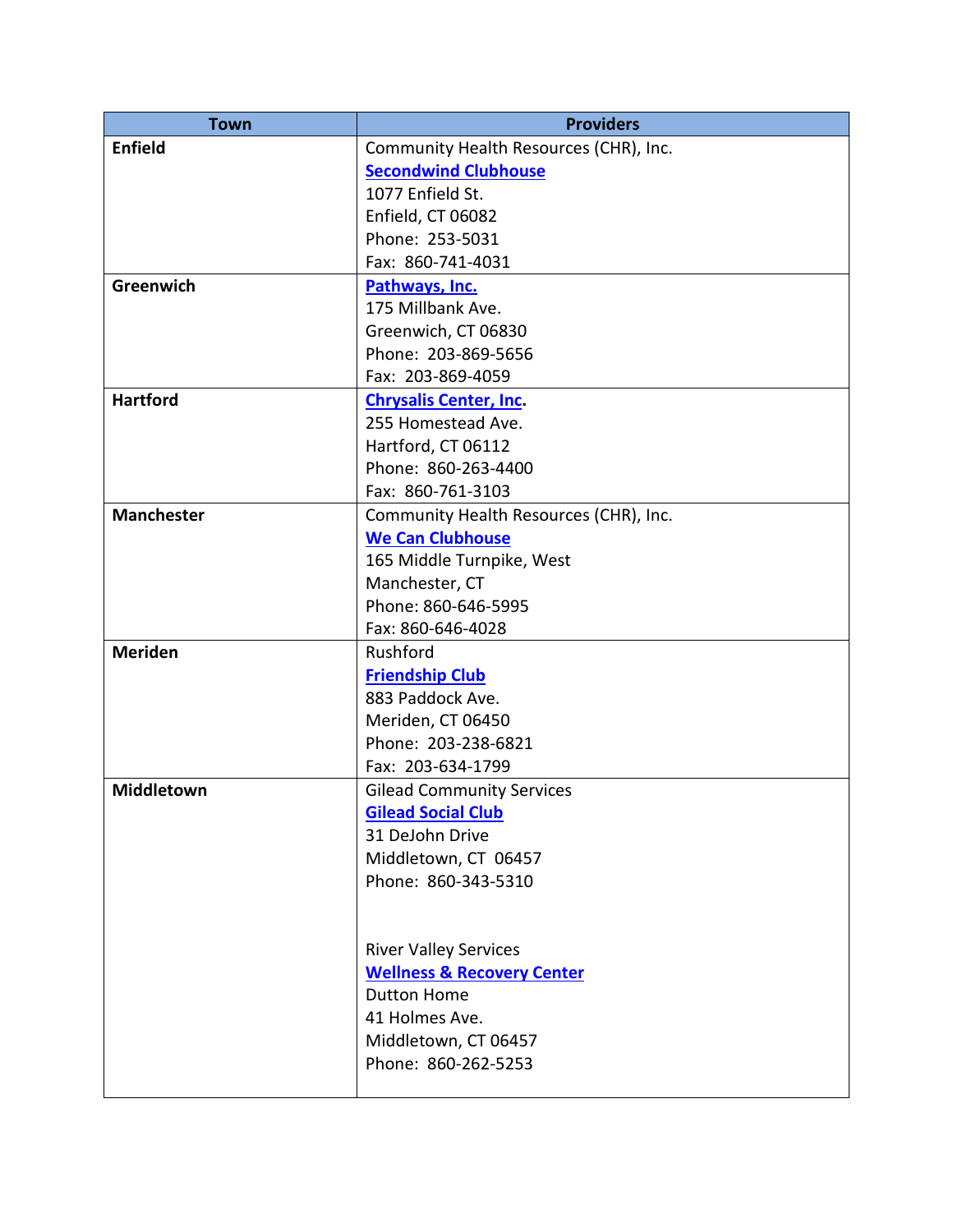| <b>Town</b>        | <b>Providers</b>                                 |
|--------------------|--------------------------------------------------|
| <b>Milford</b>     | <b>Bridges</b>                                   |
|                    | <b>Open Door Wellness Center</b>                 |
|                    | 957 Bridgeport Ave.                              |
|                    | Milford, CT 06460                                |
|                    | Phone: 203-878-6365 Ext. 171                     |
|                    | Fax: 203-874-5252                                |
| <b>New Britain</b> | <b>Community Mental Health Affiliates (CMHA)</b> |
|                    | <b>Team Time/Welcoming Club</b>                  |
|                    | 26 Russell St.                                   |
|                    | New Britain, CT 06051                            |
|                    | Phone: 860-826-4985                              |
|                    | Fax: 860-826-5082                                |
| <b>New Haven</b>   | <b>Fellowship Place</b>                          |
|                    | 441 Elm St.                                      |
|                    | New Haven, CT 06515                              |
|                    | Phone: 203-401-4227                              |
|                    | Fax: 203-789-4451                                |
| <b>New London</b>  | <b>Sound Community Services</b>                  |
|                    | <b>Oasis Center</b>                              |
|                    | 21 Montauk Ave, Lower Level                      |
|                    | New London, CT 06320                             |
|                    | Phone: 860-439-6490                              |
|                    | Fax: 860-439-6400                                |
| <b>Norwalk</b>     | <b>Keystone House</b>                            |
|                    | 147 Main St.                                     |
|                    | Norwalk, CT 06851                                |
|                    | Phone: 203-855-7920                              |
|                    | Fax: 203-855-7943                                |
| <b>Norwich</b>     | <b>Reliance Health</b>                           |
|                    | <b>Teamworks</b>                                 |
|                    | 2 Cliff St.                                      |
|                    | Norwich, CT 06360                                |
|                    | Phone: 860-885-1834                              |
|                    | Fax: 860-823-3029                                |
| Putnam             | <b>United Services</b>                           |
|                    | <b>Welcome Arms</b>                              |
|                    | 79 Woodstock Ave.                                |
|                    | Putnam, CT 06260                                 |
|                    | Phone: 860-928-6130                              |
|                    | Fax: 860-928-6004                                |
|                    |                                                  |
|                    |                                                  |